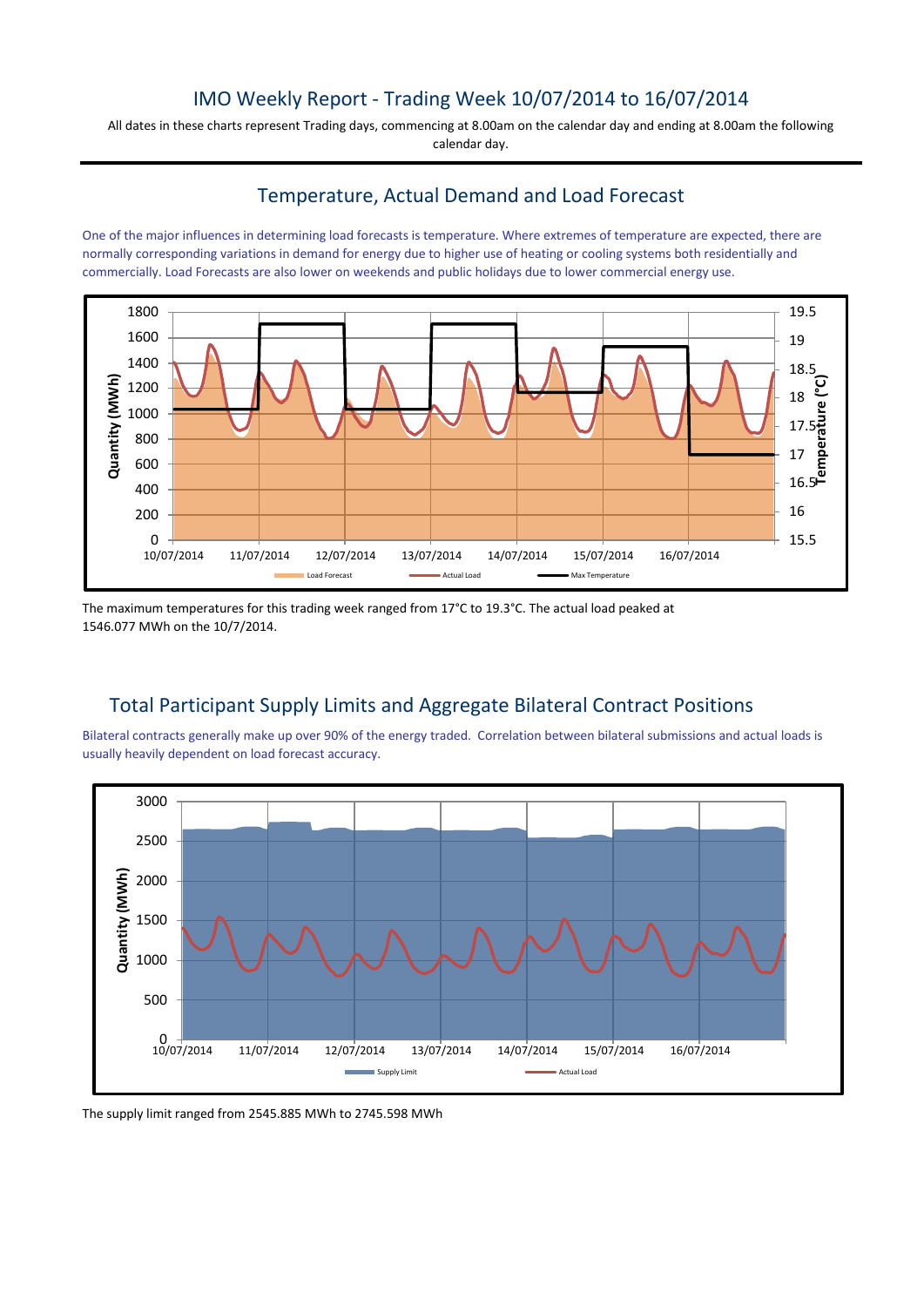#### Net Balancing Market Trades

Bilateral contracts and STEM trading are generally based on the forecast energy requirements of Participants. When the forecast requirements are higher or lower than the actual requirements for a day, this Market energy must be bought and sold in the balancing mechanism. This graph shows the estimated net balancing trades.



The majority of the balancing activity this week occurred within Balancing Supply. The maximum balancing demand for the week reached 92.647 MWh on the 13/7/2014. The maximum balancing supply for the week reached -304.765 MWh on the 11/7/2012.

# Total Traded Energy

This chart represents a comparison between the total net energy that is traded in Bilateral Contracts, the STEM and the balancing mechanism. Balancing Supply represents cases in which the total contract position is greater than the demand and customers must supply energy back to balancing. Balancing Demand represents cases in which the total contract position is less than the demand and customers must purchase energy from balancing.



Total balancing supply equalled -19288.482 MWh whereas total balancing demand equalled 2453.54 MWh. The Total STEM Traded quantity was 22331.117 MWh, with the STEM Clearing Quantity ranging between 12.978 MWh and 189.423 MWh.